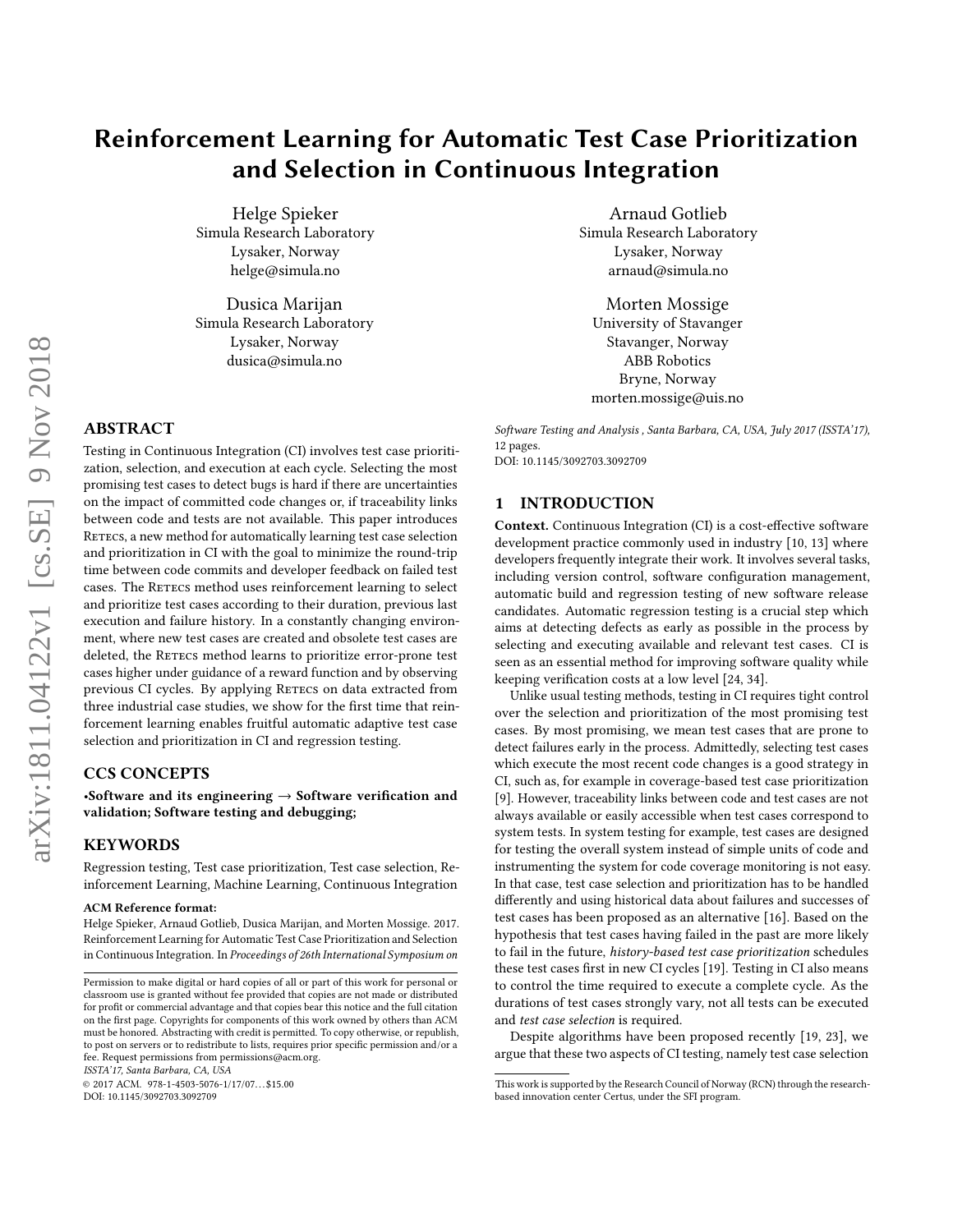and history-based prioritization, can hardly be solved by using only non-adaptive methods. First, the time allocated to test case selection and prioritization in CI is limited as each step of the process is given a contract of time. So, time-effective methods shall be privileged over costly and complex prioritization algorithms. Second, historybased prioritization is not well adapted to changes in the execution environment. More precisely, it is frequent to see some test cases being removed from one cycle to another because they test an obsolete feature of the system. At the same time, new test cases are introduced to test new or changed features. Additionally, some test cases are more crucial in certain periods of time, because they test features on which customers focus the most, and then they loose their prevalence because the testing focus has changed. In brief, non-adaptive methods may not be able to spot changes in the importance of some test cases over others because they apply systematic prioritization algorithms.

Reinforcement Learning. In order to tame these problems, we propose a new lightweight test case selection and prioritization approach in CI based on reinforcement learning and neural networks. Reinforcement learning is well-tuned to design an adaptive method capable to learn from its experience of the execution environment. By adaptive, it is meant, that our method can progressively improve its efficiency from observations of the effects its actions have. By using a neural network which works on both the selected test cases and the order in which they are executed, the method tends to select and prioritize test cases which have been successfully used to detect faults in previous CI cycles, and to order them so that the most promising ones are executed first.

Unlike other prioritization algorithms, our method is able to adapt to situations where test cases are added to or deleted from a general repository. It can also adapt to situations where the testing priorities change because of different focus or execution platforms, indicated by changing failure indications. Finally, as the method is designed to run in a CI cycle, the time it requires is negligible, because it does not need to perform computationally intensive operations during prioritization. It does not mine in detail code-based repositories or change-logs history to compute a new test case schedule. Instead it facilitates knowledge about test cases which have been the most capable to detect failures in a small sequence of previous CI cycles. This knowledge to make decisions is updated only after tests are executed from feedback provided by a reward function, the only component in the method initially embedding domain knowledge.

The contributions of this paper are threefold:

- (1) This paper shows that history-based test case prioritization and selection can be approached as a reinforcement learning problem. By modeling the problem with notions such as states, actions, agents, policy, and reward functions, we demonstrate, as a first contribution, that RL is suitable to automatically prioritize and select test cases;
- (2) Implementing an online RL method, without any previous training phase, into a Continuous Integration process is shown to be effective to learn how to prioritize test cases. According to our knowledge, this is the first time that RL is applied to test case prioritization and compared with

other simple deterministic and random approaches. Comparing two distinct representations (i.e., tableau and neural networks) and three distinct reward functions, our experimental results show that, without any prior knowledge and without any model of the environment, the RL approach is able to learn how to prioritize test cases better than other approaches. Remarkably, the number of cycles required to improve on other methods corresponds to less than 2-months of data, if there is only one CI cycle per day;

(3) Our experimental results have been computed on industrial data gathered over one year of Continuous Integration. By applying our RL method on this data, we actually show that the method is deployable in industrial settings. This is the third contribution of this paper.

Paper Outline. The rest of the paper is organized as follows: Section [2](#page-1-0) provides notations and definitions. It also includes a formalization of the problem addressed in our work. Section [3](#page-2-0) presents our RETECS approach for test case prioritization and selection based on reinforcement learning. It also introduces basic concepts such as artificial neural network, agent, policy and reward functions. Section [4](#page-4-0) presents our experimental evaluation of the RETECS on industrial data sets, while Section [5](#page-9-0) discusses related work. Finally, Section [6](#page-9-1) summarizes and concludes the paper.

#### <span id="page-1-0"></span>2 FORMAL DEFINITIONS

This section introduces necessary notations used in the rest of the paper and presents the addressed problem in a formal way.

## 2.1 Notations and Definitions

Let  $\mathcal{T}_i$  be a set of test cases  $\{t_1, t_2, \ldots, t_N\}$  at a CI cycle *i*. Note that this set can evolve from one cycle to another. Some of these test cases are selected and ordered for execution in a test schedule called  $TS_i$  ( $TS_i \subseteq T_i$ ). For evaluation purposes, we define further  $\mathcal{TS}_i^{total}$  as being the ordered sequence of all test cases ( $\mathcal{TS}_i^{total} =$  $\mathcal{T}_i$ ) as if all test cases are scheduled for execution regardless of any time limit. Note that  $\mathcal{T}_i$  is an unordered set, while  $\mathcal{TS}_i$  and  $\mathcal{TS}_i^{total}$  are ordered sequences. Following up on this idea, we define a ranking function over the test cases: rank :  $TS_i \rightarrow \mathbb{N}$ where rank(t) is the position of t within  $TS_i$ .<br>In  $TS_i$ , each test case t has a verdict t very

In  $TS_i$ , each test case t has a verdict t.verdict<sub>i</sub> and a duration vertician. Note that these values are only available after exer*t.duration<sub>i</sub>*. Note that these values are only available after exe-<br>cuting the test case and that they depend on the cycle in which  $t$ .  $duration_i$ . Note that these values are only available after exethe test case has been executed. For the sake of simplicity, the verdict is either 1 if the test case has passed, or 0 if it has failed or has not been executed in cycle *i*, i.e. it is not included in  $TS_i$ . The subset of all failed test cases in  $TS_i$  is noted  $TS_i^{fail} = \{t \in TS, s,t \text{ } t \text{ }z \text{ }z \text{ }at \text{ }t=0\}$ . The failure of an executed test case can  $TS_i$  s.t. t.verdict<sub>i</sub> = 0}. The failure of an executed test case can be due to one or several actual faults in the system under test, and conversely a single fault can be responsible of multiple failed test cases. For the remainder of this paper, we will focus only on failed test cases (and not actual faults of the system) as the link between actual faults and executed test cases is not explicit in the available data of our context. Whereas *t.duration<sub>i</sub>* is the actual duration<br>and only available after executing the test case *t duration* is a simand only available after executing the test case, t.duration is a simple over-approximation of previous durations and can be used for planning purposes.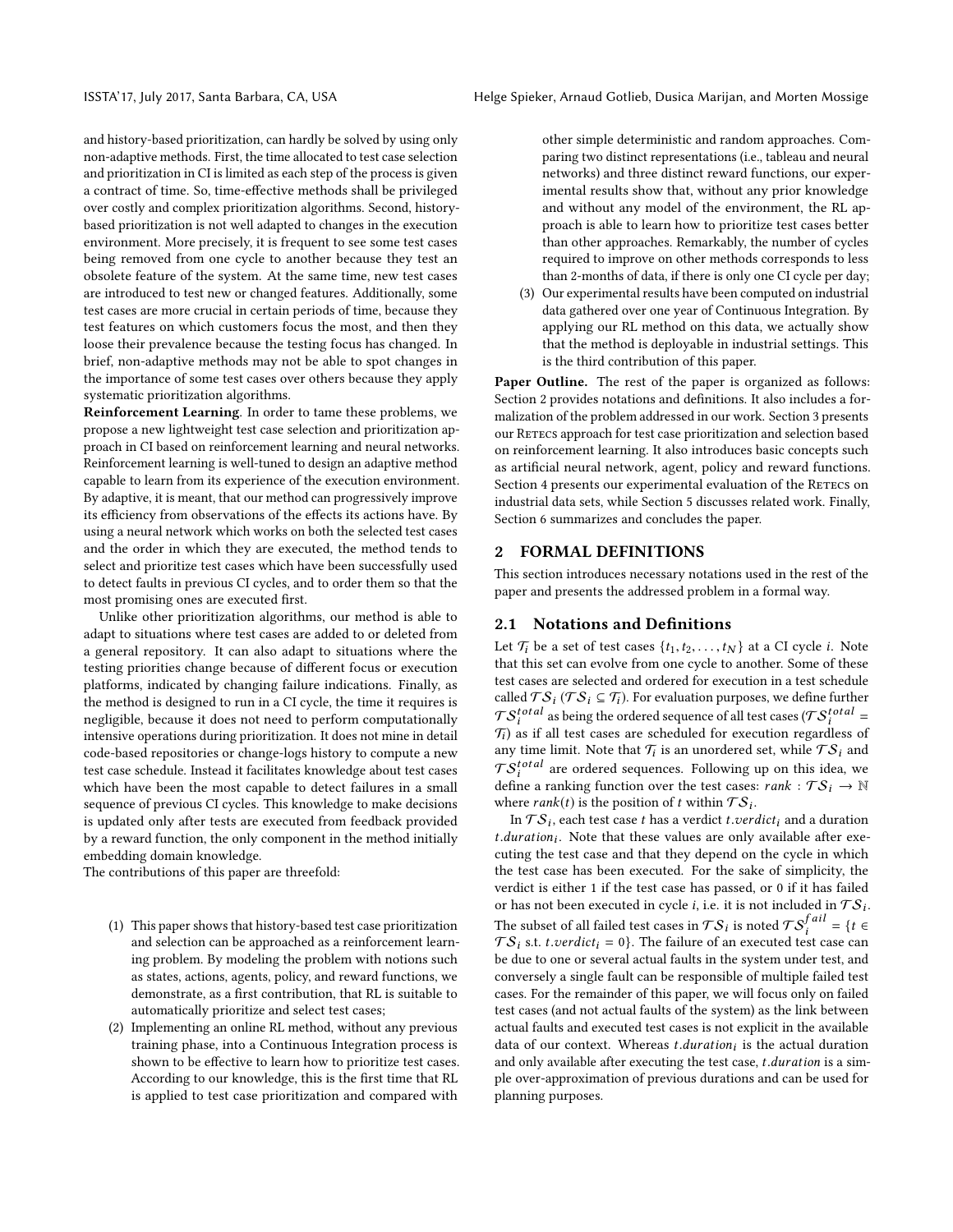Finally, we define  $q_i(t)$  as a performance estimation of a test case in the given cycle i. By performance, we mean an estimate of its efficiency to detect failures. The performance  $Q_i$  of a test suite  $\{t_1, \ldots, t_n\}$  can be estimated with any cumulative function (e.g., sum, max, average, etc.) over  $q_i(t_1), \ldots q_i(t_n)$ , e.g.,  $Q_i(\mathcal{TS}_i)$  =  $\frac{1}{|\mathcal{TS}_i|} \sum_{t \in \mathcal{TS}_i} q(t).$ 

## 2.2 Problem Formulation

The goal of any test case prioritization algorithm is to find an optimal ordered sequence of test cases that reveal failures as early as possible in the regression testing process. Formally speaking, following and adapting the notations proposed by Rothermel et al. in [\[32\]](#page-10-8): Test Case Prioritization Problem (TCP)

Let  $TS_i$  be a test suite, and  $PT$  be the set of all possible permutations of  $TS_i$ , let  $Q_i$  be the performance, then  $TCP$  aims at finding  $TS'$ , a permutation of  $TS_i$ , such that  $O(TS')$  is maximized  $TS'$  a permutation of  $TS_i$ , such that  $Q_i(TS'_i)$  is maximized. Said otherwise, TCP aims at finding  $\mathcal{TS'}_i$  such that  $\forall \mathcal{TS}_i \in \mathcal{PT}$  :  $Q_i(TS'_i) \ge Q_i(TS_i)$ . Although it is fundamental, this problem<br>formulation does not capture the notion of a time limit for exeformulation does not capture the notion of a time limit for executing the test suite. Time-limited Test Case Prioritization extends the TCP problem by limiting the available time for execution. As a consequence, not all the test cases may be executed when there is a time-contract. Note that other resources (than time) can constrain the test case selection process, too. However, the formulation given below can be adapted without any loss of generality.

Time-limited Test Case Prioritization Problem (TTCP)

Let  $M$  be the maximum time available for test suite execution, then *TTCP* aims at finding a test suite  $TS_i$ , such that  $Q_i(TS_i)$ <br>is maximized and the total duration of execution of  $TS_i$ , is less is maximized and the total duration of execution of  $\mathcal{TS}_i$  is less than M. Said otherwise, TTCP aims at finding  $TS_i$  such that  $\forall \mathcal{TS'}_i \in \mathcal{PT} : Q_i(\mathcal{TS}_i) \geq Q_i(\mathcal{TS'}_i) \wedge \sum_{t_k \in \mathcal{TS'}_i} t_k \, \text{duration} \leq M$  $M \wedge \sum_{t_k \in \mathcal{TS}_i} t_k$  duration  $\leq M$ .<br>Still the problem formulation

Still the problem formulation given above does not take into account the history of test suite execution. In case the links between code changes and test cases are not available as discussed in the introduction, history-based test case prioritization can be used. The final problem formulation given below corresponds to the problem addressed in this paper and for which a solution based on reinforcement learning is proposed. In a CI process, TTCP has to be solved in every cycle, but under the additional availability of historical information as a basis for test case prioritization. Adaptive Test Case Selection Problem (ATCS)

Let  $TS_1, \ldots, TS_{i-1}$  be a sequence of previously executed test suites, then the Adaptive Test Case Selection Problem aims at finding  $\mathcal{TS}_i$ , so  $Q_i(\mathcal{TS}_i)$  is maximized and  $\sum_{t \in \mathcal{TS}_i} t$  duration  $\leq M$ .<br>We see that ATCS is an optimization problem which gate

We see that ATCS is an optimization problem which gathers the idea of time-constrained test case prioritization, selection and performance evaluation, without requesting more information than previous test execution results in CI.

#### <span id="page-2-0"></span>3 THE RETECS METHOD

This section introduces our approach to the ATCS problem using reinforcement learning (RL), called Reinforced Test Case Selection (RETECS). It starts by describing how RL is applied to test case prioritization and selection [\(section 3.1\)](#page-2-1), then discusses test case

<span id="page-2-2"></span>

Figure 1: Interaction of Agent and Environment (adapted from [\[36,](#page-10-9) Fig 3.1])

scheduling in one CI cycle [\(section 3.2\)](#page-4-1). Finally, integration of the method within a CI process is presented [\(section 3.3\)](#page-4-2).

## <span id="page-2-1"></span>3.1 Reinforcement Learning for Test Case Prioritization

In this section, we describe the main elements of reinforcement learning in the context of test case prioritization and selection. If necessary, a more in-depth introduction can be found in [\[36\]](#page-10-9). We apply RL as a model-free and online learning method for the ATCS problem. Each test case is prioritized individually and after all test cases have been prioritized, a schedule is created from the most important test cases, and afterwards executed and evaluated.

Model-free means the method has no initial concept of the environment's dynamics and how its actions affect it. This is appropriate for test case prioritization and selection, as there is no strict model behind the existence of failures within the software system and their detection.

Online learning describes a method constantly learning during its runtime. This is also appropriate for software testing, where indicators for failing test cases can change over time according to the focus of development or variations in the test suite. Therefore it is necessary to continuously adapt the prioritization method for test cases.

In RL, an agent interacts with its environment by perceiving its state and selecting an appropriate action, either from a learned policy or by random exploration of possible actions. As a result, the agent receives feedback in terms of rewards, which rate the performance of its previous action.

[Figure 1](#page-2-2) illustrates the links between RL and test case prioritization. A state represents a single test case's metadata, consisting of the test case's approximated duration, the time it was last executed and previous test execution results. As an action the test case's priority for the current CI cycle is returned. After all test cases in a test suite are prioritized, the prioritized test suite is scheduled, including a selection of the most important test cases, and submitted for execution. With the test execution results, i.e., the test verdicts, a reward is calculated and fed back to the agent. From this reward, the agent adapts its experience and policy for future actions. In case of positive rewards previous behavior is encouraged, i.e. reinforced, while in case of negative rewards it is discouraged.

Test verdicts of previous executions have shown to be useful to reveal future failures [\[16\]](#page-10-5). This raises the question how long the history of test verdicts should be for a reliable indication. In general, a long history provides more information and allows better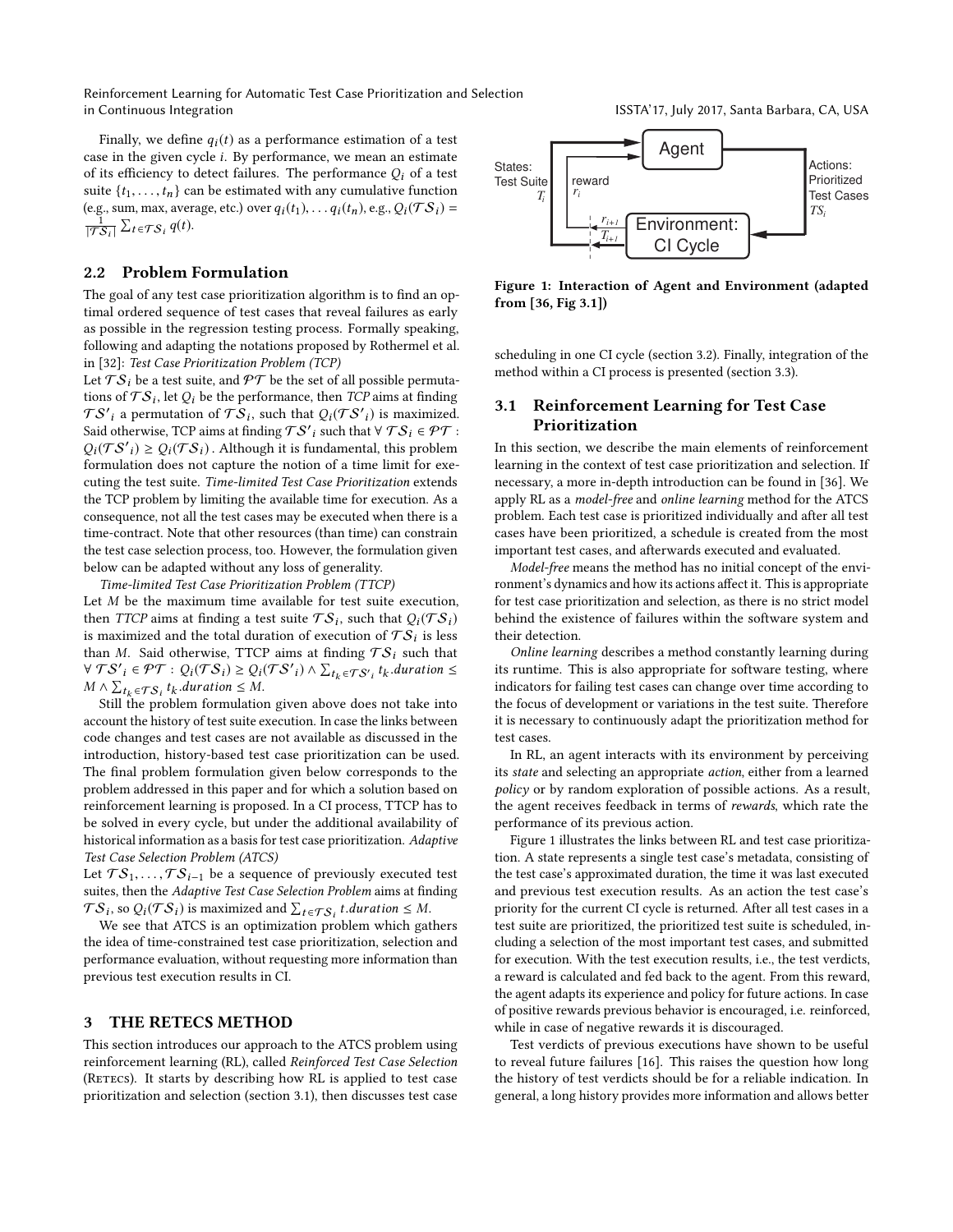knowledge of the failure distribution of the system under test, but it also requires processing more data which might have become irrelevant with previous upgrades of the system as the previously error-prone feature got more stable. To consider this, the agent has to learn how to time-weight previous test verdicts, which adds further complexity to the learning process. How the history length affects the performance of our method, is experimentally evaluated in Section [4.2.2.](#page-5-0)

Of further importance for RL applications are the agent's policy, i.e. the way it decides on actions, the memory representation, i.e. how it stores its experience and policy, and the reward function to provide feedback for adaptation and policy improvement.

In the following, we will discuss these components and their relevance for RETECS.

3.1.1 Reward Functions. Within the ATCS problem, a good test schedule is defined by the goals of test case selection and prioritization. It contains those test cases which lead to detection of failures and executes them early to minimize feedback time. The reward function should reflect these goals and thereby domain knowledge to steer the agent's behavior [\[20\]](#page-10-10). Referring to the definition of ATCS, the reward function implements  $Q_i$  and evaluates the performance of a test schedule.

Ideally, feedback should be based on common metrics used in test case prioritization and selection, e.g. NAPFD (presented in [section 4.1\)](#page-4-3). However, these metrics require knowledge about the total number of faults in the system under test or full information on test case verdicts, even for non-executed test cases. In a CI setting, test case verdicts exist only for executed test cases and information about missed failures is not available. It is impossible to teach the RL agent about test cases which should have been included, but only to reinforce actions having shown positive effects. Therefore, in RETECS, rewards are either zero or positive, because we cannot automatically detect negative behavior.

In order to teach the agent about both the goal of a task and the way to approach this goal the reward, two types of reward functions can be distinguished. Either a single reward value is given for the whole test schedule, or, more specifically, one reward value per individual test case. The former rewards the decisions on all test cases as a group, but the agent does not receive feedback how helpful each particular test case was to detect failures. The latter resolves this issue by providing more specific feedback, but risks to neglect the prioritization strategy of different priorities for different test cases for the complete schedule as a whole.

Throughout the presentation and evaluation of this paper, we will consider three reward functions.

Definition 3.1. Failure Count Reward

<span id="page-3-0"></span>
$$
reward_i^{fail}(t) = |\mathcal{TS}_i^{fail}| \qquad (\forall \ t \in \mathcal{T}_i)
$$
 (1)

In the first reward function [\(1\)](#page-3-0) all test cases, both scheduled and unscheduled, receive the number of failed test cases in the schedule as a reward. It is a basic, but intuitive reward function directly rewarding the RL agent on the goal of maximizing the number of failed test cases. The reward function acknowledges the prioritized test suite in total, including positive feedback on low priorities for test cases regarded as unimportant. This risks encouraging low priorities for test cases which would have failed if executed, and could encourage undesired behavior, but at the same time it strengthens the influence all priorities in the test suite have.

Definition 3.2. Test Case Failure Reward

<span id="page-3-1"></span>
$$
reward_i^{tcfail}(t) = \begin{cases} 1 - t.verdict_i & \text{if } t \in \mathcal{TS}_i \\ 0 & \text{otherwise} \end{cases}
$$
 (2)

The second reward function [\(2\)](#page-3-1) returns the test case's verdict as each test case's individual reward. Scheduling failing test cases is intended and therefore reinforced. If a test case passed, no specific reward is given as including it neither improved nor reduced the schedule's quality according to available information. Still, the order of test cases is not explicitly included in the reward. It is implicitly included by encouraging the agent to focus on failing test cases and prioritizing them higher. For the proposed scheduling method [\(section 3.2\)](#page-4-1) this automatically leads to an earlier execution.

#### Definition 3.3. Time-ranked Reward

<span id="page-3-2"></span>
$$
reward_i^{time}(t) = |\mathcal{TS}_i^{fail}| - t.verdict_i \times \sum_{t_k \in \mathcal{TS}_i^{fail} \wedge \mathcal{TS}_i^{fail}} (3)
$$
\n
$$
rank(t) < rank(t_k)
$$

The third reward function [\(3\)](#page-3-2) explicitly includes the order of test cases and rewards each test case based on its rank in the test schedule and whether it failed. As a good schedule executes failing test cases early, every passed test case reduces the schedule's quality if it precedes a failing test case. Each test cases is rewarded by the total number of failed test cases, for failed test cases it is the same as reward function [\(1\)](#page-3-0). For passed test cases, the reward is further decreased by the number of failed test cases ranked after the passed test case to penalize scheduling passing test cases early.

3.1.2 Action Selection: Prioritizing Test Cases. Action selection describes how the RL agent processes a test case and decides on a priority for it by using the policy. The policy is a function from the set of states, i.e., test cases in our context, to the set of actions, i.e., how important each test case is for the current schedule, and describes how the agent interacts with its execution environment. The policy function is an approximation of the optimal policy. In the beginning it is a loose approximation, but over time and by gathering experience it adapts towards an optimal policy.

The agent selects those actions from the policy which were most rewarding before. It relies on its learned experience on good actions for the current state. Because the agent initially has no concept of its actions' effects, it explores the environment by choosing random actions and observing received rewards on these actions. How often random actions are selected instead of consulting the policy, is controlled by the exploration rate, a parameter which usually decreases over time. In the beginning of the process, a high exploration rate encourages experimenting, whereas at a later time exploration is reduced and the agent more strongly relies on its learned policy. Still, exploration is not disabled, because the agent interacts in a dynamic environment, where the effects of certain actions change and where it is necessary to continuously adapt the policy. Action selection and the effect of exploration are also influenced by non-stationary rewards, meaning that the same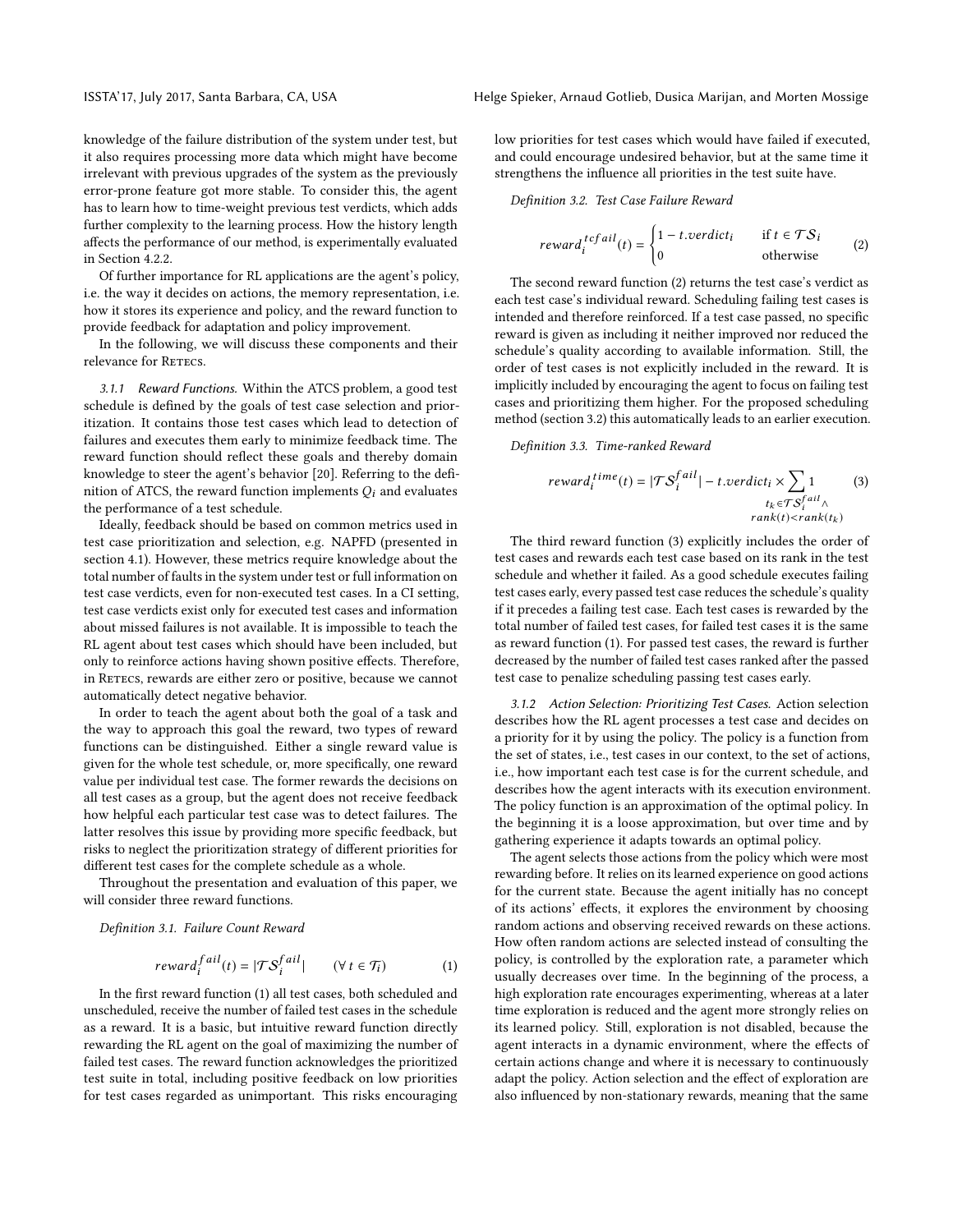action for the same test case does not always yield the same reward. Test cases which are likely to fail, based on previous experiences, do not fail when the software is bug-free, although their failure would be expected. The existence of non-stationary rewards has motivated our selection of an online-learning approach, which enables continuous adaptation and should tolerate their occurence.

3.1.3 Memory Representation. As noted above, the policy is an approximated function from a state (a test case) to an action (a priority). There exist a wide variety of function approximators in literature, but for our context we focus on two main approximators.

The first function approximator is the tableau representation  $[36]$ . It consists of two tables to track seen states and selected actions. In one table it is counted how often each distinct action was chosen per state. The other table stores the average received reward for these actions. The policy is then to choose that action with highest expected reward for the current state, which can be directly read from the table. When receiving rewards, cells for each rewarded combination of states and actions are updated by increasing the counter and calculating the running average of received rewards.

As an exploration method to select random actions,  $\epsilon$ -greedy exploration is used. With probability  $(1 - \epsilon)$  the most promising action according to the policy is selected, otherwise a random action is selected for exploration.

Albeit a straightforward representation, the tableau also restricts the agent. States and actions have to be discrete sets of limited size as each state/action pair is stored separately. Furthermore, with many possible states and actions, the policy approximation takes longer to converge towards an optimal policy as more experiences are necessary for the training. However, for the presented problem and its number of possible states a tableau is still applicable and considered for evaluation.

Overcoming the limitations of the tableau, artificial neural networks (ANN) are commonly used function approximators [\[37\]](#page-10-11). ANNs can approximate functions with continuous states and actions and are easier to scale to larger state spaces. The downside of using ANNs are more complex configuration and higher training efforts than for the tableau. In the context of RETECS, an ANN receives a state as input to the network and outputs a single continuous action, which directly resembles the test case's priority.

Exploration is different when using ANNs, too. Because a continuous action is used,  $\epsilon$ -greedy exploration is not possible. Instead, exploration is achieved by adding a random value drawn from a Gaussian distribution to the policy's suggested action. The variance of the distribution is given by the exploration rate and a higher rate allows for higher deviations from the policy's actions. The lower the exploration rate is, the closer the action is to the learned policy.

Whereas the agent with tableau representation processes each experience and reward once, an ANN-based agent can be trained differently. Previously encountered experiences are stored and revisited during training phase to achieve repeated learning impulses, which is called experience replay [\[18\]](#page-10-12). When rewards are received, each experience, consisting of a test case, action and reward, is stored in a separate replay memory with limited capacity. If the replay memory capacity is reached, oldest experiences get replaced first. During training, a batch of experiences is randomly sampled

from this memory and used for training the ANN via backpropagation with stochastic gradient descent [\[44\]](#page-11-1).

## <span id="page-4-1"></span>3.2 Scheduling

Test cases are scheduled under consideration of their priority, their duration and a time limit. The scheduling method is a modular aspect within RETECS and can be selected depending on the environment, e.g. considering execution constraints or scheduling onto multiple test agents. As an only requirement it has to maximize the total priority within the schedule. For example, in an environment with only a single test agent and no further constraints, test cases can be selected by descending priority (ties broken randomly) until the time limit is reached.

#### <span id="page-4-2"></span>3.3 Integration within a CI Process

In a typical CI process (as shown in [Figure 2\)](#page-5-1), a set of test cases is first prioritized and based on the prioritization a subset of test cases is selected and scheduled onto the testing system(s) for execution.

The RETECS method fits into this scheme by providing the Prioritization and Selection & Scheduling steps. It extends the CI process by requiring an additional feedback channel to receive test results after each cycle, which is the same or part of the information also provided as developer feedback.

## <span id="page-4-0"></span>4 EXPERIMENTAL EVALUATION

In this section we present an experimental evaluation of the RETECS method. During the first part, an overview of evaluation metrics [\(section 4.1\)](#page-4-3) is given before the experimental setup is introduced [\(section 4.2\)](#page-5-2). In [section 4.3](#page-6-0) we present and discuss the experimental results. A discussion of possible threats [\(section 4.4\)](#page-8-0) and extensions [\(section 4.5\)](#page-9-2) to our work close the evaluation.

Within the evaluation of the RETECS method we investigate if it can be successfully applied towards the ATCS problem. Initially, before evaluating the method on our research questions, we explore how different parameter choices affect the performance of our method.

- RO1 Is the RETECS method effective to prioritize and select test cases? We evaluate combinations of memory representations and reward functions on three industrial data sets.
- RQ2 Can the lightweight and model-free RETECS method prioritize test cases comparable to deterministic, domain-specific methods? We compare RETECS against three comparison methods, one random prioritization strategy and to basic deterministic methods.

#### <span id="page-4-3"></span>4.1 Evaluation Metric

In order to compare the performance of different methods, evaluation metrics are required as a common performance indicator. Following, we introduce Normalized Average Percentage of Faults Detected as the applied evaluation metric.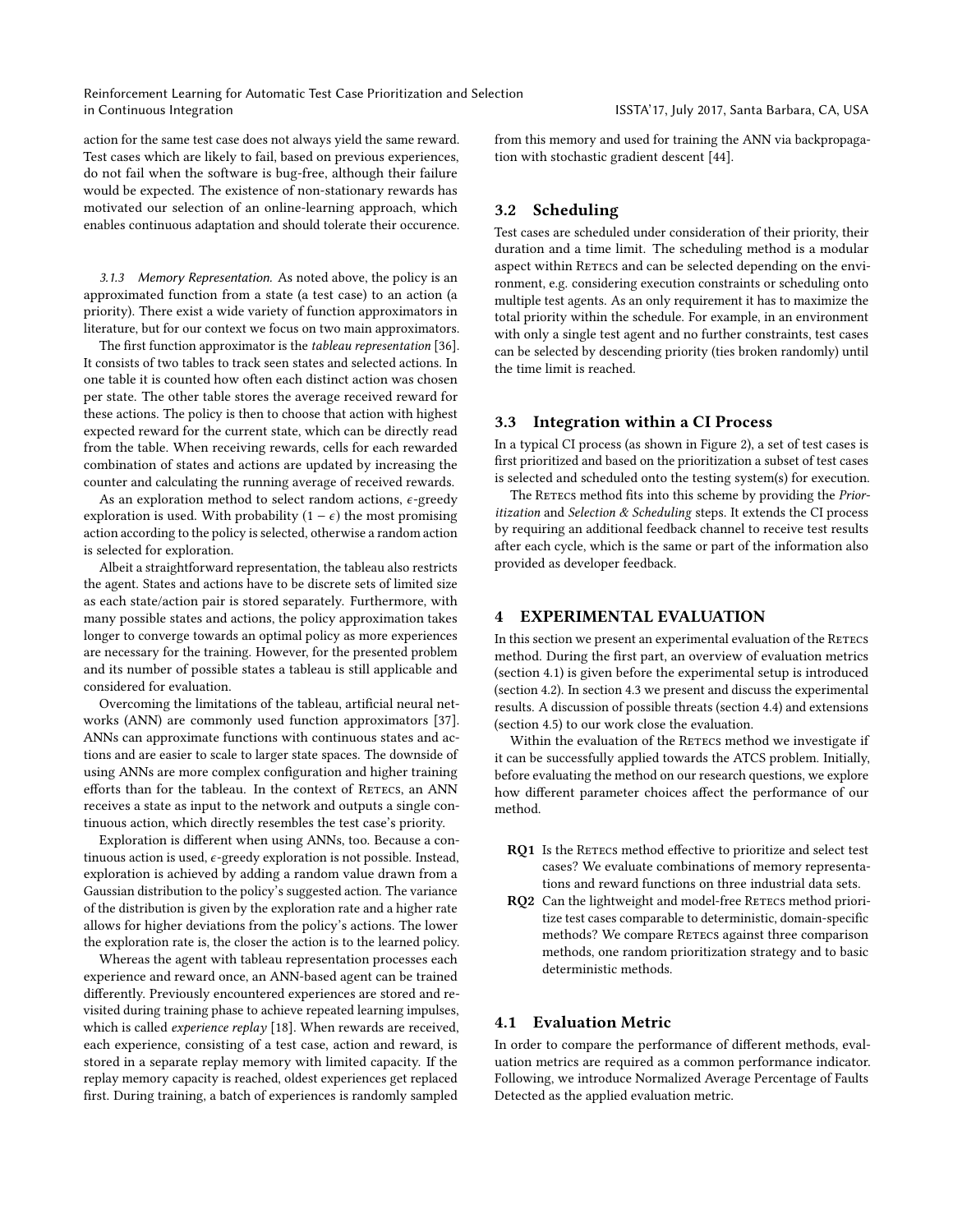<span id="page-5-1"></span>

Figure 2: Testing in CI process: RETECS uses test execution results for learning test case prioritization (solid boxes: Included in RETECS, dashed boxes: Interfaces to the CI environment)

Definition 4.1. Normalized APFD

$$
\sum_{\text{NAPFD}(\mathcal{T}S_i)} \operatorname{rank}(t)
$$
\n
$$
\text{NAPFD}(\mathcal{T}S_i) = p - \frac{t \in \mathcal{T}S_i^{fail} |}{|\mathcal{T}S_i^{fail}| |\times |\mathcal{T}S_i|} + \frac{p}{2 \times |\mathcal{T}S_i|}
$$
\n
$$
\text{with } p = \frac{|\mathcal{T}S_i^{fail}|}{|\mathcal{T}S_i^{total,fail}|}
$$

Average Percentage of Faults Detected (APFD) was introduced in [\[31\]](#page-10-13) to measure the effectiveness of test case prioritization techniques. It measures the quality via the ranks of failure-detecting test cases in the test execution order. As it assumes all detectable faults get detected, APFD is designed for test case prioritization tasks without selecting a subset of test cases. Normalized APFD (NAPFD) [\[28\]](#page-10-14) is an extension of APFD to include the ratio between detected and detectable failures within the test suite, and is thereby suited for test case selection tasks when not all test cases are executed and failures can be undetected. If all faults are detected ( $p = 1$ ), NAPFD is equal to the original APFD formulation.

#### <span id="page-5-2"></span>4.2 Experimental Setup

Two RL agents are evaluated in the experiments. First uses a tableau representation of discrete states and a fixed number of actions, named Tableau-based agent. And a second, Network-based agent uses an artificial neural network as memory representation for continuous states and a continuous action. The reward function of each agent is not fixed, but varied throughout the experiments.

Test cases are scheduled on a single test agent in descending order of priority until the time limit is reached.

To evaluate the efficiency of the RETECS method, we compare it to three basic test case prioritization methods. First is random test case prioritization as a baseline method, referred to as Random. The other two methods are deterministic. As a second method, named Sorting, test cases are sorted by their recent verdicts with recently failed test cases having higher priority. For the third comparison method, labeled as Weighting, the priority is calculated by a sum of the test case's features as they are used as an input to the RL agent. Weighting considers the same information as RETECS and corresponds to a weighted sum with equal weights and is thereby a naive version of RETECS without adaptation. Although the three comparison methods are basic approaches to test case prioritization,

<span id="page-5-6"></span>Table 1: Industrial Data Sets Overview: All columns show the total amount of data in the data set

| Data Set      | Test Cases CI Cycles |     | Verdicts  | Failed |
|---------------|----------------------|-----|-----------|--------|
| Paint Control | 114                  | 312 | 25.594    | 19.36% |
| IOF/ROL       | 2.086                | 320 | 30.319    | 28.43% |
| <b>GSDTSR</b> | 5.555                | 336 | 1.260.617 | 0.25%  |

they utilize the same information as provided to our method, and are likely to be encountered in industrial environments.

Due to the online learning properties and the dependence on previous test suite results, evaluation is done by comparing the NAPFD metrics for all subsequent CI cycles of a data set over time. To account for the influence of randomness within the experimental evaluation, all experiments are repeated 30 times and reported results show the mean, if not stated otherwise.

 ${\rm R}{\rm erres}^1$  ${\rm R}{\rm erres}^1$  is implemented in Python [\[38\]](#page-10-15) using scikit-learn's im-plementation of artificial neural networks [\[26\]](#page-10-16).

4.2.1 Industrial Data Sets. To determine real-world applicability, industrial data sets from ABB Robotics Norway<sup>[2](#page-5-4)</sup>, Paint Control and IOF/ROL, for testing complex industrial robots, and Google Shared Dataset of Test Suite Results (GSDTSR) [\[11\]](#page-10-17) are used.<sup>[3](#page-5-5)</sup> These data sets consist of historical information about test executions and their verdicts and each contain data for over 300 CI cycles.

[Table 1](#page-5-6) gives an overview of the data sets' structure. Both ABB data sets are split into daily intervals, whereas GSDTSR is split into hourly intervals as it originally provides log data of 16 days, which is too short for our evaluation. Still, the average test suite size per CI cycle in GSDTSR exceeds that in the ABB data sets while having fewer failed test executions. For applying RETECS constant durations between each CI cycle are not required.

For the CI cycle's time limit, which is not present in the data sets, a fixed percentage of 50% of the required time is used. A relative time limit allows better comparison of results between data sets and keeps the difficulty at each CI cycle on a comparable level. How this percentage affects the results is evaluated in [section 4.3.3.](#page-7-0)

<span id="page-5-3"></span><span id="page-5-0"></span><sup>&</sup>lt;sup>1</sup>Implementation available at<https://bitbucket.org/helges/retecs>

<span id="page-5-5"></span><span id="page-5-4"></span><sup>2</sup>Website:<http://new.abb.com/products/robotics>

<sup>3</sup>Data Sets available at<https://bitbucket.org/helges/atcs-data>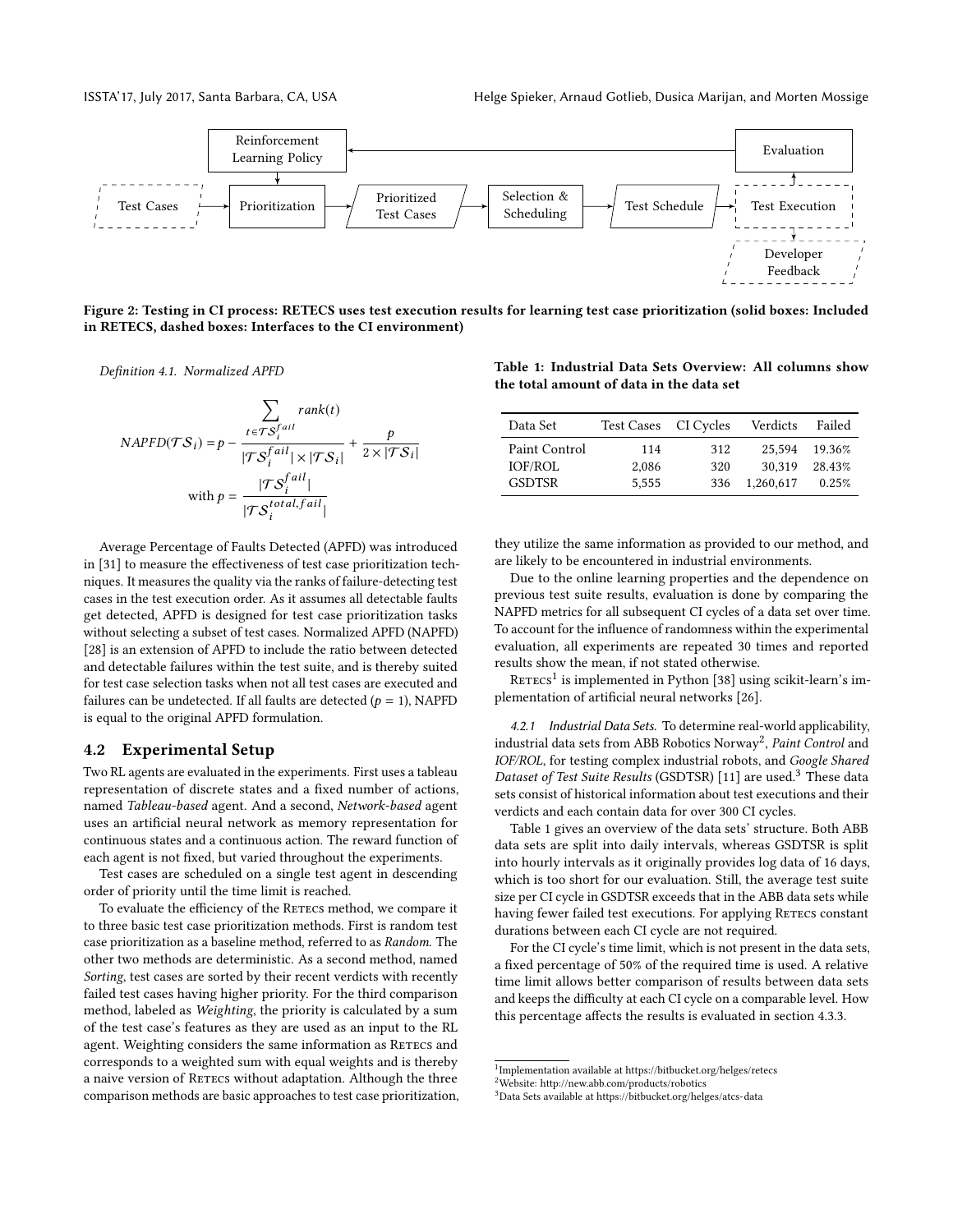<span id="page-6-1"></span>

| RL Agent | Parameter                                          | Value                            |
|----------|----------------------------------------------------|----------------------------------|
| All      | CI cycle's time limit $M$<br>History Length        | $50\% \times T_i$ .duration<br>4 |
| Tableau  | Number of Actions<br>Exploration Rate $\epsilon$   | 25<br>0.2                        |
| Network  | Hidden Nodes<br>Replay Memory<br>Replay Batch Size | 12<br>10000<br>1000              |

Table 2: Parameter Overview

<span id="page-6-2"></span>

Figure 3: Relative performance of different history lengths. A longer history can reduce the performance due to more complex information. (Data set: ABB Paint Control)

4.2.2 Parameter Selection. A couple of parameters allow adjusting the method towards specific environments. For the experimental evaluation the same set of parameters is used in all experiments, if not stated otherwise. These parameters are based on values from literature and experimental exploration.

[Table 2](#page-6-1) gives an overview of the chosen parameters. The number of actions for the Tableau-based agent is set to 25. Preliminary tests showed a larger number of actions did not substantially increase the performance. Similar tests were conducted for the ANN's size, including variations on the number of layers and hidden nodes, but a network larger than a single layer with 12 nodes did not significantly improve performance.

The effect of different history lengths is evaluated experimentally on the Paint Control data set. As [Figure 3](#page-6-2) shows, does a longer history not necessarily correspond to better performance. From an application perspective we interpret the most recent results to also be the most relevant results. Many historical failures indicate a relevant test case better than many passes, but individual consideration of each of these results on their own is unlikely to lead to better conclusions of future verdicts. From a technical perspective, this is supported by the fact, that a longer history increases the state space of possible test case representations. A larger state space is in both memory representations related to a higher complexity and requires generally more data to adapt, because the agent has to learn to handle earlier execution results differently than more recent ones, for example by weighting or aggregating them.

#### <span id="page-6-0"></span>4.3 Results

4.3.1 RQ1: Learning Process & Effectiveness. [Figure 4](#page-7-1) shows the performance of Tableau- and Network-based agents with different reward functions on three industrial data sets. Each column shows results for one data set, each row for a particular reward function.

It is visible that the combination of memory representation and reward function strongly influences the performance. In some cases it does not support the learning process and the performance stays at the initial level or even declines. Some combinations enable the agent to learn which test cases to prioritize higher or lower and to create meaningful test schedules.

Performance on all data sets is best for the Network-based agent with the Test Case Failure reward function. It benefits from the specific feedback for each test case and learns which test cases are likely to fail. Because the Network-based agent prioritizes test cases with continuous actions, it adapts more easily than the Tableaubased agent, where only specific actions are rewarded and rewards for one action do not influence close other actions.

In all results a similar pattern should be visible. Initially, the agent has no concept of the environment and cannot identify failing test cases, leading to a poor performance. After a few cycles it received enough feedback by the reward function to make better choices and successively improves. However, this is not true for all combinations of memory representation and reward function. One example is the combination of Network-based agent and Test Case Failure reward. On Paint Control, the performance at early CI cycles is superior to the Tableau-based agent, but it steadily declines due to misleading feedback from the reward function.

One general observation are performance fluctuations over time. These fluctuations are correlated to noise in the industrial data sets, where failures in the system occur for different reasons and are hard to predict. For example, in the Paint Control data set between 200 and 250 cycles a performance drop is visible. For these cycles a larger number of test cases were repeatedly added to the test suite manually. A large part of these test cases failed, which put additional difficulty on the task. However, as the test suite was manually adjusted, from a practical perspective it is arguable whether a fully automated prioritization technique is feasible during these cycles.

In GSDTSR only few failed test cases occur in comparison to the high number of successful executions. This makes it harder for the learning agent to discover a feasible prioritization strategy. Nevertheless, as the results show, it is possible for the Networkbased agent to create effective schedules in a high number of CI cycles, albeit with occasional performance drops.

Regarding RQ1, we conclude that it is possible to apply RETECS on the ATCS problem. In particular, the combination of memory representation and reward function strongly influences the performance of the agent. We found both Network-based agent and Test Case Failure Reward, as well as Tableau-based agent with Time-ranked Reward, to be suitable combinations, with the former delivering an overall better performance. The Failure Count Reward function does not support the learning processes of the two agents. Providing only a single reward value without further distinction is not helping the agents towards an effective prioritization strategy.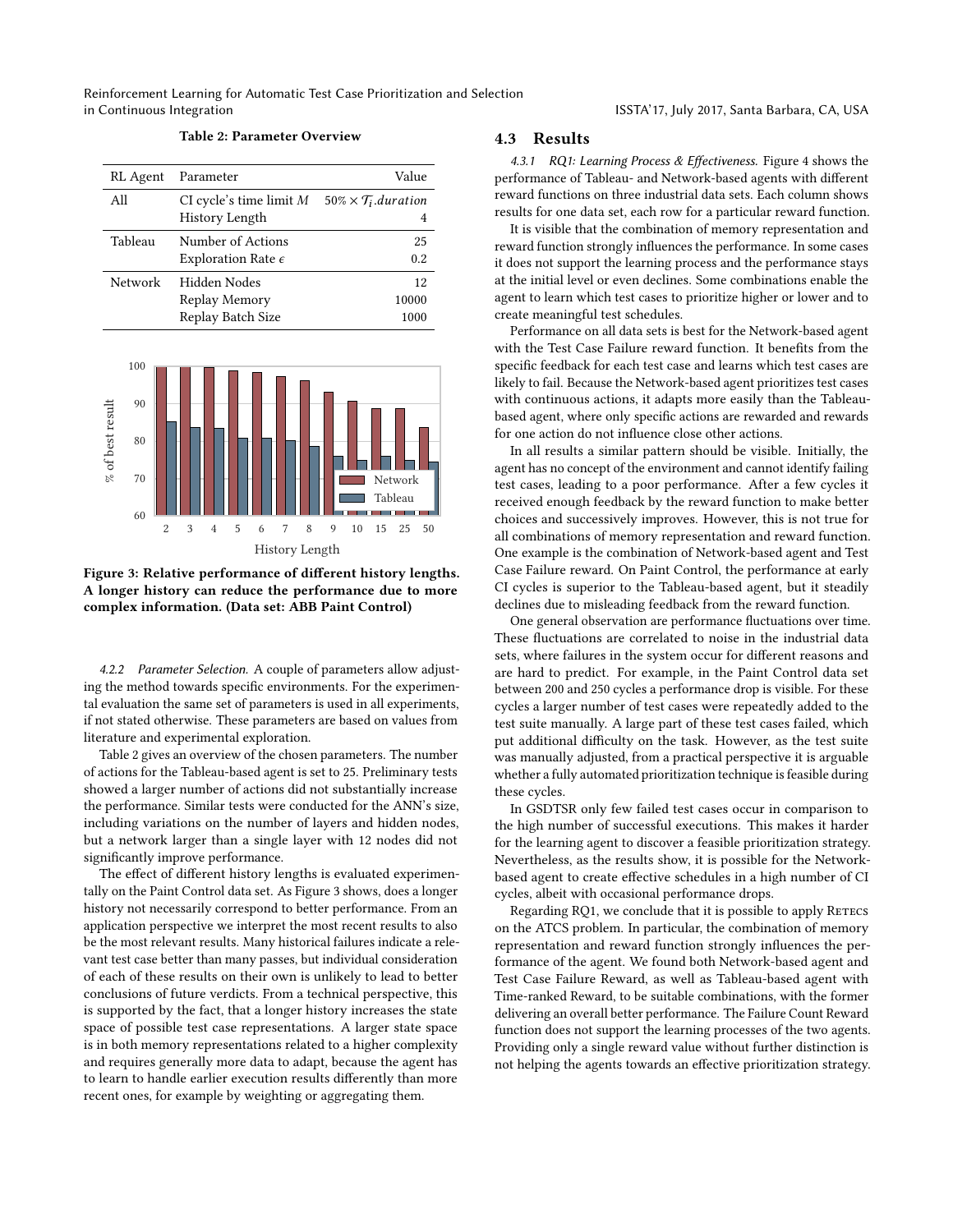<span id="page-7-1"></span>

Figure 4: Comparison of reward functions and memory representations: A Network-based agent with Test Case Failure reward delivers best performance on all three data sets (Black lines indicate trend over time)

It is better to reward each test case's priority individually according to its contribution to the previous schedule.

4.3.2 RQ2: Comparison to Other Methods. Where the experiments on RQ1 focus on the performances of different component combinations, is the focus of RQ2 towards comparing the bestperforming Network-based RL agent (with Test Case Failure reward) with other test case prioritization methods. [Figure 5](#page-8-1) shows the results of the comparison against the three methods on each of the three data sets. A comparison is made for every 30 CI cycles on the difference of the average NAPFD values of each cycle. Positive differences show better performance by the comparison method, a negative difference shows better performance by RETECS.

During early CI cycles, the deterministic comparison methods show mostly better performance. This corresponds to the initial exploration phase, where RETECS adapts to its environment. After approximately 60 CI cycles, for Paint Control, it is able to prioritize with similar or better performance than the comparison methods. Similar results are visible on the other two data sets, with a longer adaptation phase but less performance differences on IOF/ROL and an early comparable performance on GSDTSR.

For IOF/ROL, where the previous evaluation (see [Figure 4\)](#page-7-1) showed lower performance compared to Paint Control, also the comparison methods are not able to correctly prioritize failing test cases higher, as the small performance gap indicates.

For GSDTSR, RETECS is performing overall comparable with an NAPFD difference up to 0.2. Due to the few failures within the data set, the exploration phase does not impact the performance in the early cycles as strongly as for the other two data sets. Also, it appears as if the indicators for failing test cases are not as correlated to the previous test execution results as they were in the other data sets, which is visible from the comparatively low performance of the deterministic methods.

<span id="page-7-0"></span>In summary, the results for RQ2 show, that RETECS can, starting from a model-free memory without initial knowledge about test case prioritization, in around 60 cycles, which corresponds to two month for daily intervals, learn to effectively prioritize test cases. Its performance compares to that of basic deterministic test case prioritization methods. For CI, this means that RETECS is a promising method for test case prioritization which adapts to environment specific indication of system failures.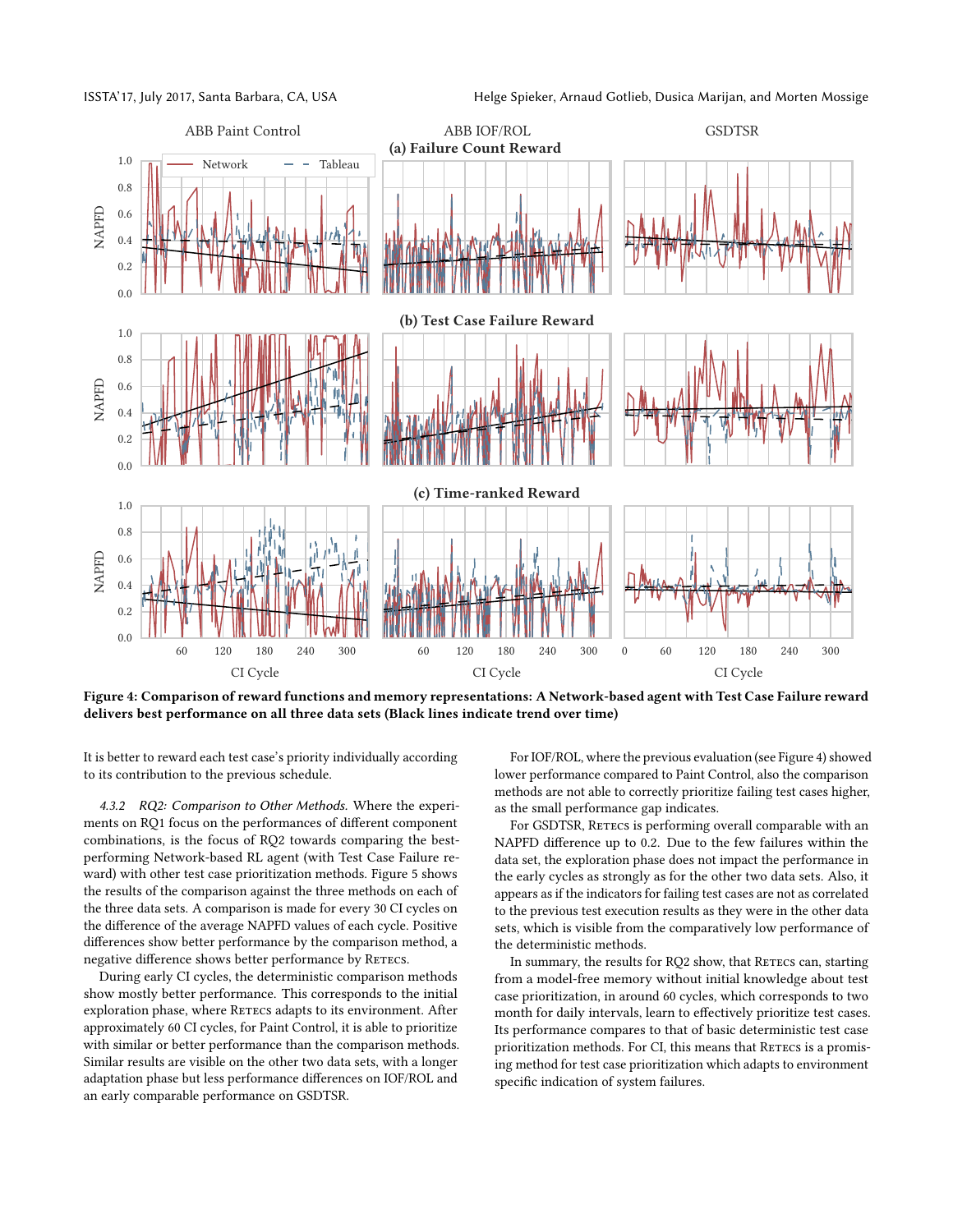<span id="page-8-1"></span>

Figure 5: Performance difference between network-based agent and comparison methods: After an initial exploration phase RETECS adapts to competitive performance. Each group of bars compares 30 CI cycles.

<span id="page-8-2"></span>

Figure 6: Relative performance under different time limits. Shorter scheduling times reduce the information for rewards and delay learning. The performance differences for Network and Tableau also arise from the initial exploration phase, as shown in [Figure 5](#page-8-1) (Data set: ABB Paint Control).

4.3.3 Internal Evaluation: Schedule Time Influence. In the experimental setup, the time limit for each CI cycle's reduced test schedule is set to 50% of the execution time of the overall test suite  $\mathcal{T}_i$ . To see how this choice influences the results and how it affects the learning process, an additional experiment is conducted with varying scheduling time ratios.

[Figure 6](#page-8-2) shows the results on the Paint Control data set. The NAPFD result is averaged over all CI cycles, which explains the overall better performance by the comparison methods due to an initial learning period. As it is expected, performance decreases with lower time limits for all methods. However, for RL agents a decreased scheduling time directly decreases available information for learning as fewer test cases can be executed and fewer actions can meaningfully be rewarded, resulting in a slower learning process.

Nevertheless, the decrease in performance is not directly proportional to the decrease in scheduling time, a sign that RETECS learns at some point how to prioritize test cases even though the amount of data in previous cycles was limited.

#### <span id="page-8-0"></span>4.4 Threats to Validity

Internal. The first threat to internal validity is the influence of random decisions on the results. To mitigate the threat, we repeated our experiments 30 times and report averaged results.

Another threat is related to the existence of faults within our implementation. We approached this threat by applying established components, such as scikit-learn, within our software where appropriate. Furthermore, our implementation is available online for inspection and reproduction of experiments.

Finally, many machine learning algorithms are sensible to their parameters and a feasible parameter set for one problem environment might not work for as well for different one. During our experiments, the initially selected parameters were not changed for different problems to allow better comparison. In a real-world setting, those parameters can be adjusted to tune the approach for the specific environment.

External. Our evaluation is based on data from three industrial data sets, which is a limitation regarding the wide variety of CI environments and failure distributions. One of these data sets is publicly available, but according to our knowledge it has only been used in one publication and a different setting [\[12\]](#page-10-18). From what we have analyzed, there are no further public data sets available which include the required data, especially test verdicts over time. This threat has to be addressed by additional experiments in different settings once further data is accessible. To improve the data availability, we publish the other two data sets used in our experiments. Construct. A threats to construct validity is the assumption, that each failed test cases indicates a different failure in the system under test. This is not always true. One test case can fail due to multiple failures in the system and one failure can lead to multiple failing test cases. Based on the abstraction level of our method, this information is not easily available. Nevertheless, our approach tries to find all failing test cases and thereby indirectly also all detectable failures. To address the threat, we propose to include failure causes as input features in future work.

Further regarding the input features, our proposed method uses only few test case metadata to prioritize test cases and to reason about their importance for the test schedule. In practical environments, more information about test cases or the system under test is available and should be utilized.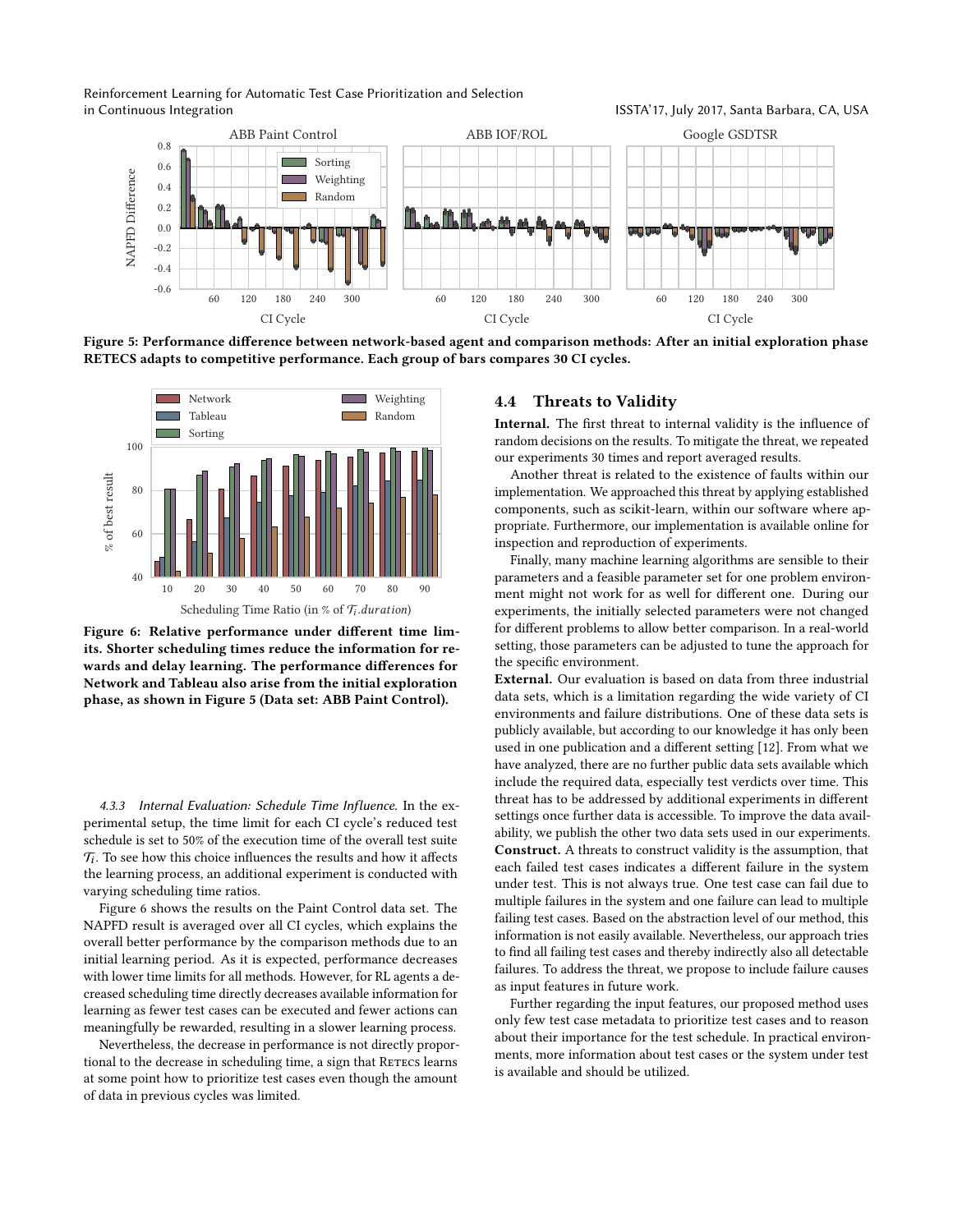We compared our method to baseline approaches, but we have not considered additional techniques. Although further methods exist in literature, they do not report results on comparable data sets or would need adjustment for our CI setting.

#### <span id="page-9-2"></span>4.5 Extensions

The presented results give perspectives to extensions from two angles. First perspective is on the technical RL approach. Through a pre-training phase the agent can internalize test case prioritization knowledge before actually prioritizing test cases and thereby improve the initial performance. This can be approached by imitation of other methods [\[1\]](#page-10-19), e.g. deterministic methods with desirable behavior, or by using historical data before it is introduced in the CI process [\[30\]](#page-10-20). The second perspective focuses on the domainspecific approach of test case prioritization and selection. Here, only few metadata of a test case and its history is facilitated. The number of features of a test case should be extended to allow better reasoning of expected failures, e.g. links between source code changes and relevant test cases. By including failure causes, scheduling of redundant test cases can be avoided and the effectiveness improved.

Furthermore, this work used a linear scheduling model, but in industrial environments more complex environments are encountered, e.g. multiple systems for test executions or additional constraints on test execution besides time limits. Another extension of this work is therefore to integrate different scheduling methods under consideration of prioritization information and integration into the learning process [\[27\]](#page-10-21).

#### <span id="page-9-0"></span>5 RELATED WORK

Test case prioritization and selection for regression testing: Previous work focuses on optimizing regression testing based on mainly three aspects: cost, coverage, and fault detection, or their combinations. In [\[21\]](#page-10-22) authors propose an approach for test case selection and prioritization using the combination of Integer Linear Programming (ILP) and greedy methods by optimizing multiple criteria. Another study investigates coverage-based regression testing [\[9\]](#page-10-4), using four common prioritization techniques: a test selection technique, a test suite minimization technique and a hybrid approach that combines selection and minimization. Similar approaches have been proposed using search-based algorithms [\[7,](#page-10-23) [42\]](#page-11-2), including swarm optimization [\[8\]](#page-10-24) and ant colony optimization [\[22\]](#page-10-25). Walcott et al. use genetic algorithms for time-aware regression test suite prioritization for frequent code rebuilding [\[40\]](#page-10-26). Similarly, Zhang et al. propose time-aware prioritization using ILP [\[43\]](#page-11-3). Strandberg et al. [\[35\]](#page-10-27) apply a novel prioritization method with multiple factors in a real-world embedded software and show the improvement over industry practice. Other regression test selection techniques have been proposed based on historical test data [\[16,](#page-10-5) [19,](#page-10-6) [23,](#page-10-7) [25\]](#page-10-28), code dependencies [\[14\]](#page-10-29), or information retrieval [\[17,](#page-10-30) [33\]](#page-10-31). Despite various approaches to test optimization for regression testing, the challenge of applying most of them in practice lies in their complexity and the computational overhead typically required to collect and analyze different test parameters needed for prioritization, such as age, test coverage, etc. By contrast, our approach based on RL is a lightweight method, which only uses

historical results and its experience from previous CI cycles. Furthermore, RETECS is adaptive and suited for dynamic environments with frequent changes in code and testing, and evolving test suites. Machine learning for software testing: Machine learning algorithms receive increasing attention in the context of software testing. The work closest to ours is [\[4\]](#page-10-32), where Busjaeger and Xie use machine learning and multiple heuristic techniques to prioritize test cases in an industrial setting. By combining various data sources and learning to rank in an agnostic way, this work makes a strong step into the definition of a general framework to automatically learn to rank test cases. Our approach, only based on RL and ANN, takes another direction by providing a lightweight learning method using one source of data, namely test case failure history. Chen et al. [\[6\]](#page-10-33) uses semi-supervised clustering for regression test selection. The downside of such an approach may be higher computational complexity. Other approaches include active learning for test classification [\[3\]](#page-10-34), combining machine learning and program slicing for regression test case prioritization [\[41\]](#page-10-35), learning agent-based test case prioritization [\[2\]](#page-10-36), or clustering approaches [\[5\]](#page-10-37). RL has been previously used in combination with adaptationbased programming (ABP) for automated testing of software APIs, where the combination of RL and ABP successively selects calls to the API with the goal to increase test coverage, by [Groce et al.](#page-10-38) [\[15\]](#page-10-38). Furthermore, [Reichstaller et al.](#page-10-39) [\[29\]](#page-10-39) apply RL to generate test cases for risk-based interoperability testing. Based on a model of the system under test, RL agents are trained to interact in an error-provoking way, i.e. they are encouraged to exploit possible interactions between components. Veanes et al. use RL for online formal testing of communication systems [\[39\]](#page-10-40). Based on the idea to see testing as a two-player game, RL is used to strengthen the tester's behavior when system and test cases are modeled as Input-Output Labeled Transition Systems. While this approach is appealing, RETECS applies RL for a completely different purpose, namely test case prioritization and selection. Our approach aims at CI environments, which are characterized by strict time and effort constraints.

#### <span id="page-9-1"></span>6 CONCLUSION

We presented RETECS, a novel lightweight method for test case prioritization and selection in Continuous Integration, combining reinforcement learning methods and historical test information. RETECS is adaptive and learns important indicators for failing test cases during its runtime by observing test cases, test results, and its own actions and their effects.

Evaluation results show fast learning and adaptation of RETECS in three industrial case studies. An effective prioritization strategy is discovered with a performance comparable to basic deterministic prioritization methods after an initial learning phase of approximately 60 CI cycles without previous training on test case prioritization. Necessary domain knowledge is only reflected in a reward function to evaluate previous schedules. The method is model-free, language-agnostic and requires no source code or program access. It only requires test metadata, namely historical results, durations and last execution times. However, we expect additional metadata to enhance the method's performance.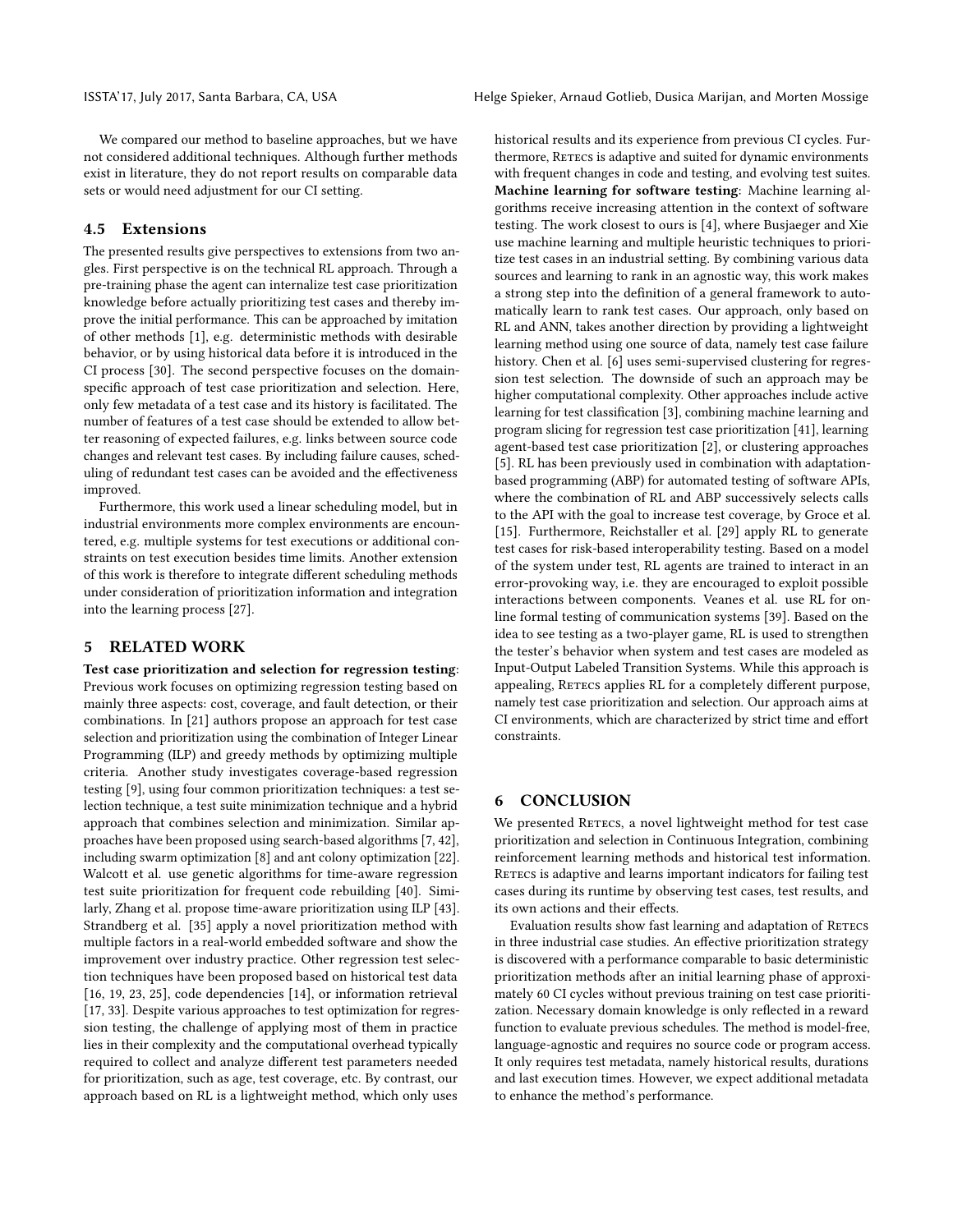In our evaluation we compare different variants of RL agents for the ATCS problem. Agents based on artificial neural networks have shown to be best performing, especially when trained with test case-individual reward functions. While we applied only small networks in this work, with extended available data amounts, an extension towards larger networks and deep learning techniques

can be a promising path for future research.

#### REFERENCES

- <span id="page-10-19"></span>[1] Pieter Abbeel and Andrew Y Ng. 2004. Apprenticeship learning via inverse reinforcement learning. Proceedings of the 21st International Conference on Machine Learning (ICML) (2004), 1–8.<https://doi.org/10.1145/1015330.1015430> arXiv[:1206.5264](http://arxiv.org/abs/1206.5264)
- <span id="page-10-36"></span>[2] Sebastian Abele and Peter Göhner. 2014. Improving Proceeding Test Case Prioritization with Learning Software Agents. In Proceedings of the 6th International Conference on Agents and Artificial Intelligence - Volume 2 (ICAART). 293-298.
- <span id="page-10-34"></span>[3] James F Bowring, James M Rehg, and Mary Jean Harrold. 2004. Active Learning for Automatic Classification of Software Behavior. In Proceedings of the 2004 ACM SIGSOFT International Symposium on Software Testing and Analysis (ISSTA '04). ACM, New York, NY, USA, 195–205.<https://doi.org/10.1145/1007512.1007539>
- <span id="page-10-32"></span>[4] Benjamin Busjaeger and Tao Xie. 2016. Learning for Test Prioritization: An Industrial Case Study. In Proceedings of the 2016 24th ACM SIGSOFT International Symposium on Foundations of Software Engineering. ACM, New York, NY, USA, 975–980.<https://doi.org/10.1145/2950290.2983954>
- <span id="page-10-37"></span>[5] G Chaurasia, S Agarwal, and S S Gautam. 2015. Clustering based novel test case prioritization technique. In 2015 IEEE Students Conference on Engineering and Systems (SCES). IEEE, 1–5.<https://doi.org/10.1109/SCES.2015.7506447>
- <span id="page-10-33"></span>[6] S Chen, Z Chen, Z Zhao, B Xu, and Y Feng. 2011. Using semi-supervised clustering to improve regression test selection techniques. In 2011 Fourth IEEE International Conference on Software Testing, Verification and Validation. IEEE, 1–10.<https://doi.org/10.1109/ICST.2011.38>
- <span id="page-10-23"></span>[7] Luciano S de Souza, Pericles BC de Miranda, Ricardo BC Prudencio, and Flavia de A Barros. 2011. A Multi-objective Particle Swarm Optimization for Test Case Selection Based on Functional Requirements Coverage and Execution Effort. In 2011 IEEE 23rd International Conference on Tools with Artificial Intelligence. IEEE, 245–252.<https://doi.org/10.1109/ICTAI.2011.45>
- <span id="page-10-24"></span>[8] Luciano S de Souza, Ricardo B C Prudêncio, Flavia de A. Barros, and Eduardo H da S. Aranha. 2013. Search based constrained test case selection using execution effort. Expert Systems with Applications 40, 12 (2013), 4887-4896. [https://doi.org/](https://doi.org/10.1016/j.eswa.2013.02.018) [10.1016/j.eswa.2013.02.018](https://doi.org/10.1016/j.eswa.2013.02.018)
- <span id="page-10-4"></span>[9] Daniel Di Nardo, Nadia Alshahwan, Lionel Briand, and Yvan Labiche. 2015. Coverage-based regression test case selection, minimization and prioritization: a case study on an industrial system. Software Testing, Verification and Reliability 25, 4 (2015), 371–396.<https://doi.org/10.1002/stvr.1572>
- <span id="page-10-0"></span>[10] P M Duvall, S Matyas, and A Glover. 2007. Continuous Integration: Improving Software Quality and Reducing Risk. Pearson Education.
- <span id="page-10-17"></span>[11] Sebastian Elbaum, Andrew Mclaughlin, and John Penix. 2014. The Google Dataset of Testing Results. [google-shared-dataset-of-test-suite-results/](https://code.google.com/p/google-shared-dataset-of-test-suite-results/)
- <span id="page-10-18"></span>[12] Sebastian Elbaum, Gregg Rothermel, and John Penix. 2014. Techniques for improving regression testing in continuous integration development environments. In Proceedings of the 22nd ACM SIGSOFT International Symposium on Foundations of Software Engineering. ACM, 235–245.<https://doi.org/10.1145/2635868.2635910>
- <span id="page-10-1"></span>[13] Martin Fowler and M Foemmel. 2006. Continuous integration. (2006). [http:](http://martinfowler.com/articles/continuousIntegration.html) [//martinfowler.com/articles/continuousIntegration.html](http://martinfowler.com/articles/continuousIntegration.html)
- <span id="page-10-29"></span>[14] M Gligoric, L Eloussi, and D Marinov. 2015. Ekstazi: Lightweight Test Selection. In Proceedings of the 37th International Conference on Software Engineering, Vol. 2. 713–716.<https://doi.org/10.1109/ICSE.2015.230>
- <span id="page-10-38"></span>[15] A. Groce, A. Fern, J. Pinto, T. Bauer, A. Alipour, M. Erwig, and C. Lopez. 2012. Lightweight Automated Testing with Adaptation-Based Programming. In 2012 IEEE 23rd International Symposium on Software Reliability Engineering. 161–170. <https://doi.org/10.1109/ISSRE.2012.1>
- <span id="page-10-5"></span>[16] Jung-Min Kim Jung-Min Kim and A. Porter. 2002. A history-based test prioritization technique for regression testing in resource constrained environments. In Proceedings of the 24th international conference on software engineering. 119–129. <https://doi.org/10.1109/ICSE.2002.1007961>
- <span id="page-10-30"></span>[17] Jung-Hyun Kwon, In-Young Ko, Gregg Rothermel, and Matt Staats. 2014. Test case prioritization based on information retrieval concepts. 2014 21st Asia-Pacific Software Engineering Conference (APSEC) 1 (2014), 19–26. [https://doi.org/10.1109/](https://doi.org/10.1109/APSEC.2014.12) [APSEC.2014.12](https://doi.org/10.1109/APSEC.2014.12)
- <span id="page-10-12"></span>[18] Long-Ji Lin. 1992. Self-Improving Reactive Agents Based on Reinforcement Learning, Planning and Teaching. Machine Learning 8, 3-4 (1992), 293–321. <https://doi.org/10.1023/A:1022628806385>
- <span id="page-10-6"></span>[19] Dusica Marijan, Arnaud Gotlieb, and Sagar Sen. 2013. Test case prioritization for continuous regression testing: An industrial case study. In 2013 29th IEEE

International Conference on Software Maintenance (ICSM). 540–543. [https://doi.](https://doi.org/10.1109/ICSM.2013.91) [org/10.1109/ICSM.2013.91](https://doi.org/10.1109/ICSM.2013.91)

- <span id="page-10-10"></span>[20] Maja J Matarić. 1994. Reward functions for accelerated learning. In Machine Learning: Proceedings of the Eleventh international conference. 181–189. [https:](https://doi.org/10.1.1.42.4313) [//doi.org/10.1.1.42.4313](https://doi.org/10.1.1.42.4313)
- <span id="page-10-22"></span>[21] Siavash Mirarab, Soroush Akhlaghi Esfahani, and Ladan Tahvildari. 2012. Size-Constrained Regression Test Case Selection Using Multicriteria Optimization. IEEE Transactions on Software Engineering 38, 4 (jul 2012), 936–956. [https://doi.](https://doi.org/10.1109/TSE.2011.56) [org/10.1109/TSE.2011.56](https://doi.org/10.1109/TSE.2011.56)
- <span id="page-10-25"></span>[22] T Noguchi, H Washizaki, Y Fukazawa, A Sato, and K Ota. 2015. History-Based Test Case Prioritization for Black Box Testing Using Ant Colony Optimization. In 2015 IEEE 8th International Conference on Software Testing, Verification and Validation (ICST). 1–2.<https://doi.org/10.1109/ICST.2015.7102622>
- <span id="page-10-7"></span>[23] Tanzeem Bin Noor and Hadi Hemmati. 2015. A similarity-based approach for test case prioritization using historical failure data. 2015 IEEE 26th International Symposium on Software Reliability Engineering (ISSRE) (2015), 58—-68.
- <span id="page-10-2"></span>[24] A Orso and G Rothermel. 2014. Software Testing: a Research Travelogue (2000– 2014). In Proceedings of the on Future of Software Engineering. ACM, Hyderabad, India, 117–132.
- <span id="page-10-28"></span>[25] H Park, H Ryu, and J Baik. 2008. Historical Value-Based Approach for Cost-Cognizant Test Case Prioritization to Improve the Effectiveness of Regression Testing. In 2008 Second International Conference on Secure System Integration and Reliability Improvement. 39–46.<https://doi.org/10.1109/SSIRI.2008.52>
- <span id="page-10-16"></span>[26] F Pedregosa, G Varoquaux, A Gramfort, V Michel, B Thirion, O Grisel, M Blondel, P Prettenhofer, R Weiss, V Dubourg, J Vanderplas, A Passos, D Cournapeau, M Brucher, M Perrot, and E Duchesnay. 2011. Scikit-learn: Machine Learning in {P}ython. Journal of Machine Learning Research 12 (2011), 2825–2830.
- <span id="page-10-21"></span>[27] Bo Qu, Changhai Nie, and Baowen Xu. 2008. Test case prioritization for multiple processing queues. 2008 International Symposium on Information Science and Engineering (ISISE) 2 (2008), 646–649.<https://doi.org/10.1109/ISISE.2008.106>
- <span id="page-10-14"></span>[28] Xiao Qu, Myra B. Cohen, and Katherine M. Woolf. 2007. Combinatorial interaction regression testing: A study of test case generation and prioritization. In IEEE International Conference on Software Maintenance, 2007 (ICSM). IEEE, 255–264.
- <span id="page-10-39"></span>[29] Andre André Reichstaller, Benedikt Eberhardinger, Alexander Knapp, Wolfgang Reif, and Marcel Gehlen. 2010. Risk-Based Interoperability Testing Using Reinforcement Learning. In 28th IFIP WG 6.1 International Conference, ICTSS 2016, Graz, Austria, October 17-19, 2016, Proceedings, Franz Wotawa, Mihai Nica, and Natalia Kushik (Eds.), Vol. 6435. Springer International Publishing, Cham, 52–69. <https://doi.org/10.1007/978-3-642-16573-3>
- <span id="page-10-20"></span>[30] Martin Riedmiller. 2005. Neural fitted Q iteration - First experiences with a data efficient neural Reinforcement Learning method. In European Conference on Machine Learning. Springer, 317–328. [https://doi.org/10.1007/11564096\\_32](https://doi.org/10.1007/11564096_32)
- <span id="page-10-13"></span>[31] Gregg Rothermel, Roland H Untch, Chengyun Chu, and Mary Jean Harrold. Test case prioritization: An empirical study. In Software Maintenance, 1999.(ICSM'99) Proceedings. IEEE International Conference on. IEEE, 179–188.
- <span id="page-10-8"></span>[32] Gregg Rothermel, Roland H Untch, Chengyun Chu, Mary Jean Harrold, and Ieee Computer Society. 2001. Prioritizing Test Cases For Regression Testing. IEEE Transactions on Software Engineering 27, 10 (2001), 929–948. [https://doi.org/](https://doi.org/10.1145/347324.348910) [10.1145/347324.348910](https://doi.org/10.1145/347324.348910)
- <span id="page-10-31"></span>[33] Ripon K Saha, L Zhang, S Khurshid, and D E Perry. 2015. An Information Retrieval Approach for Regression Test Prioritization Based on Program Changes. In Software Engineering (ICSE), 2015 IEEE/ACM 37th IEEE International Conference on, Vol. 1. 268–279.<https://doi.org/10.1109/ICSE.2015.47>
- <span id="page-10-3"></span>[34] S Stolberg. 2009. Enabling agile testing through continuous integration. In Agile Conference, 2009. AGILE'09. IEEE, 369–374.
- <span id="page-10-27"></span>[35] Per Erik Strandberg, Daniel Sundmark, Wasif Afzal, Thomas Ostrand, and Elaine Weyuker. 2016. Experience Report: Automated System Level Regression Test Prioritization Using Multiple Factors. In Software Reliability Engineering (ISSRE), 2016 IEEE 27th International Symposium on. IEEE, 12—-23.
- <span id="page-10-9"></span>[36] Richard S. Sutton and Andrew G. Barto. 1998. Reinforcement Learning: An Introduction (1st ed.). MIT press Cambridge. [https://doi.org/10.1109/TNN.1998.](https://doi.org/10.1109/TNN.1998.712192) [712192](https://doi.org/10.1109/TNN.1998.712192)
- <span id="page-10-11"></span>[37] Hado Van Hasselt and Marco A Wiering. 2007. Reinforcement learning in continuous action spaces. Proceedings of the 2007 IEEE Symposium on Approximate Dynamic Programming and Reinforcement Learning, ADPRL 2007 (2007), 272–279. <https://doi.org/10.1109/ADPRL.2007.368199>
- <span id="page-10-15"></span>[38] Fred L Van Rossum, Guido and Drake Jr. 1995. Python Reference Manual. Technical Report. Amsterdam, The Netherlands, The Netherlands.
- <span id="page-10-40"></span>[39] Margus Veanes, Pritam Roy, and Colin Campbell. 2006. Online Testing with Reinforcement Learning. Springer Berlin Heidelberg, Berlin, Heidelberg, 240–253. [https://doi.org/10.1007/11940197\\_16](https://doi.org/10.1007/11940197_16)
- <span id="page-10-26"></span>[40] K R Walcott, M L Soffa, G M Kapfhammer, and R S Roos. 2006. Time-Aware Test Suite Prioritization. In Proceedings of the 2006 International Symposium on Software Testing and Analysis (ISSTA). ACM, Portland, Maine, USA, 1–12.
- <span id="page-10-35"></span>[41] Farn Wang, Shun-Ching Yang, and Ya-Lan Yang. 2011. Regression Testing Based on Neural Networks and Program Slicing Techniques. Springer Berlin Heidelberg, Berlin, Heidelberg, 409–418. [https://doi.org/10.1007/978-3-642-25658-5\\_50](https://doi.org/10.1007/978-3-642-25658-5_50)